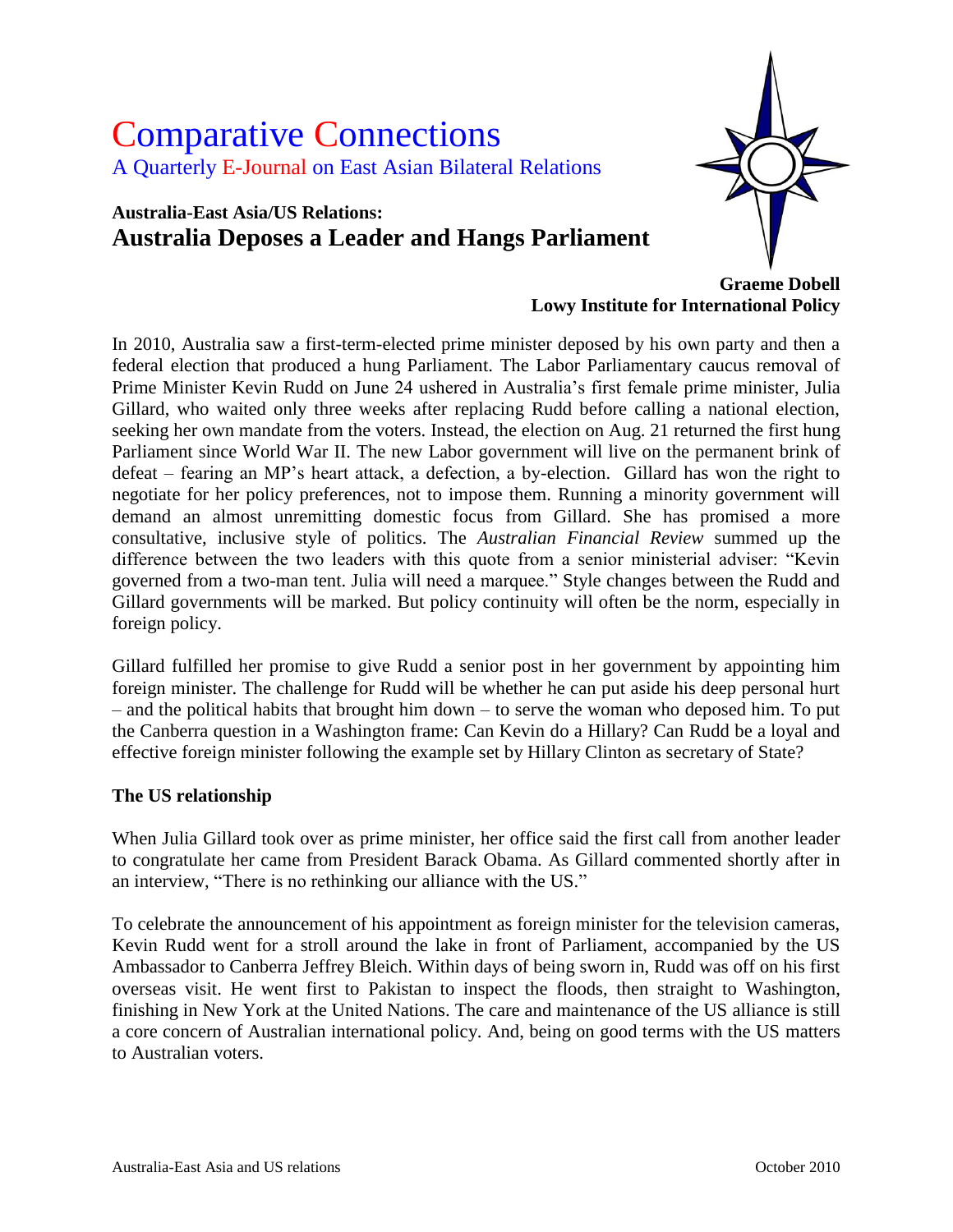The annual opinion survey of Australian attitudes toward the world by the Lowy Institute for International Policy produced a "warmness" ranking, showing positive feelings for other nations. Of the top five countries, Australians feel warmest about New Zealand, followed by Canada, France, Singapore, and the United States. New Zealand got 84 degrees on the warm meter, while the US got 68 degrees, consistent with last year, but well up from 60 degrees in 2007.

President Obama has rekindled the already strong affection in Australia for the US alliance. Support for the alliance in 2010 remained at record high levels, with 86 percent of Australians saying the alliance with the US was either "very important" (56 percent) or "fairly important" (30 percent). Even when Australians were distinctly jaundiced about George W. Bush, popular opinion about the alliance never went negative. During the four years of Bush"s second term, Australian backing for the alliance ranged between 63 percent and 76 percent. The warmth of Australia"s feelings toward Obama means that not much anger has been taken at the president twice scheduling, then canceling, his 2010 visit to Indonesia and Australia. Obama may be from Hawaii, but he still has some trouble flying across the Pacific.

#### **The US alliance**

Prime Minister Gillard and Opposition Leader Tony Abbott have significant disagreements on international policy. They are at odds over strategies to deal with global warming and Abbott"s Liberal-National Party Coalition expresses a bilateralist rather than multilateralist preference in foreign policy. During the campaign for the federal election, the Coalition pledged that "Australia under a Coalition government will engage with multilateral organizations where it is clearly in our national interest. A Coalition government would not proceed with Labor"s extravagant UN Security Council bid, [for 2013-2014] which has distracted from Australia"s core foreign policy interests."

On the US alliance, though, Gillard and Abbott express the consensus that has marked both sides of Australian politics since the end of the Vietnam War. That consensus is illuminated by the continuing support of Labor and the Coalition for Australia's military commitment to Afghanistan. Labor"s foreign policy platform for the federal election opened with a discussion of five key bilateral relationships: the US, followed by Japan, China, India, and Indonesia. Labor stated that the US is the "bedrock" of Australia"s defense and security:

"The US will continue to be the single most powerful and important strategic actor in our region for the foreseeable future, both in its own right and through its network of alliances and security relationships, of which Australia"s alliance with the United States is one. The US continues to underwrite prosperity and stability in the Asia-Pacific as it has for the past 50 years. Since 2007, the Labor Government has enhanced our bilateral relationship with the United States leading to new agreements in defence cooperation, civil-military cooperation, and counter-terrorism. We have strengthened our alliance through our increased cooperation with the United States in Afghanistan. We have managed all this while also implementing an election commitment to withdraw combat forces from Iraq."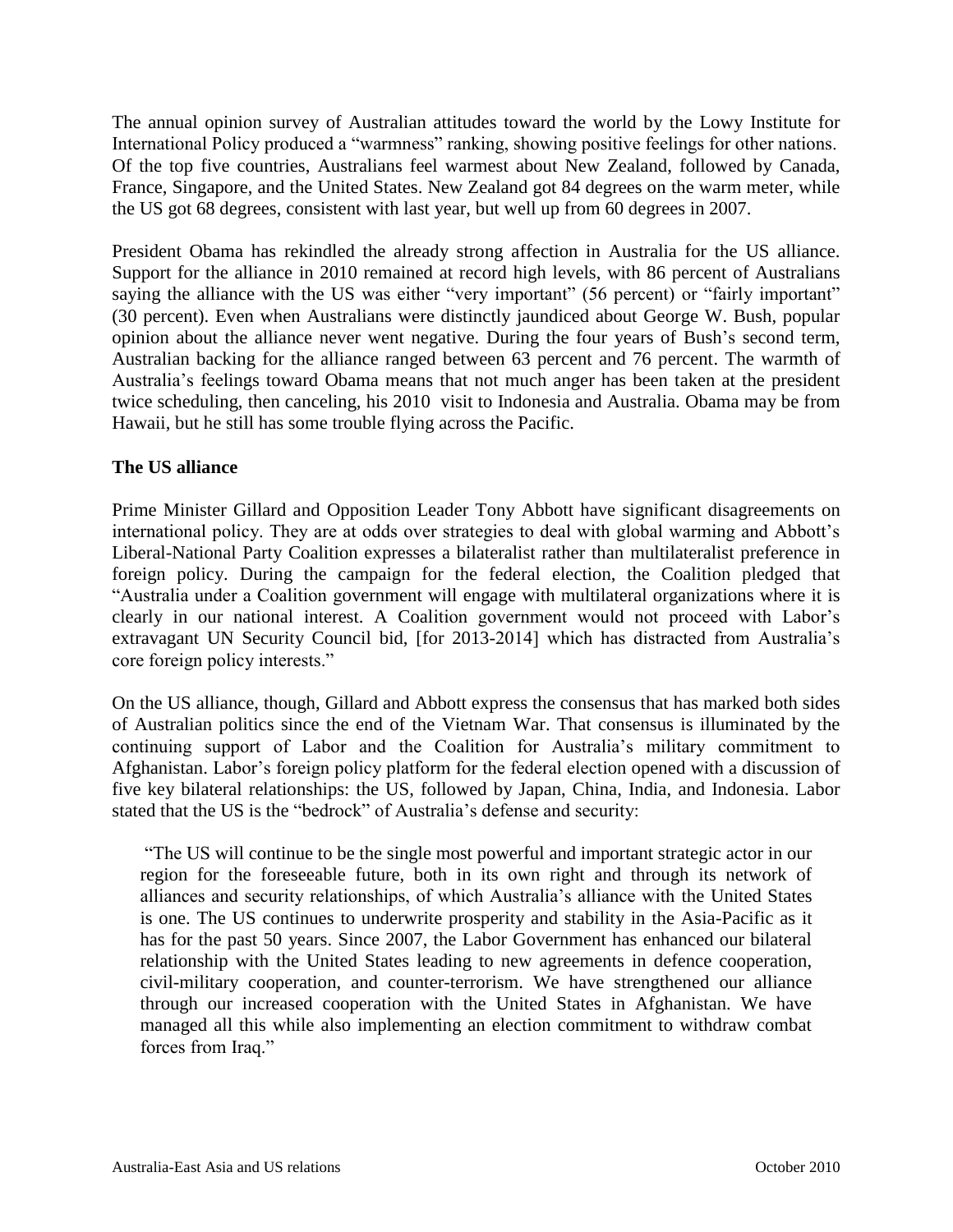The Coalition"s adherence to the US alliance is such a constant of Australian politics that its brief, formal foreign policy statement for the election did not bother to discuss it. The Coalition"s traditional position was expressed in a speech Abbott delivered in April 2010, entitled "National Security Fundamentals." He said his approach to foreign policy would build on that of the Howard government, which held office from 1996 to 2007. As a minister in the Howard"s Government, Abbott pointed to its commitment to the US-British "Anglosphere": "The Howard Government understood that the "Anglosphere" was the heart of the Western alliance and sensed Australia"s responsibilities and potential standing as a participant in it. Over the past decade our military involvement in Afghanistan and Iraq has deepened our alliance with the US, revitalised our military and broader security links with Britain and reinforced our significance in the region and the wider world." Abbott's embrace of the "Anglosphere" caused heartburn among some foreign policy specialists who saw it as sending the wrong message to Asia. But Abbott"s sentiments were an accurate rendering of the beliefs of his mentor, John Howard, and of the views of past Liberal Party leaders.

Abbott was explicit that Australia"s approach to the US went beyond alliance interests to embrace the values shared with the US:

"It is easy to question the US tactics and sometimes its judgment but almost never its good intentions. It is not Australia's role to be an unquestioning ally. Still, America's habitual critics should more often consider to which other country or body they would rather entrust a solution to the worlds troubles. Were Australia to be directly threatened, America would primarily consider its own national interest rather than ours. We could never take American help for granted. Still, the stronger an ally we are in America"s struggles the more sure an ally they should be in ours. Alliance considerations are not the most important reason for Australia's military commitment to Afghanistan but they're not insignificant either. Quite apart from the fact that America"s values are invariably ours and that America"s interests are mostly ours too, there"s the mutual obligation dimension that any friendship involves."

Labor gave personal expression to its attachment to the US alliance with the dispatch of its previous leader, Kim Beazley, as Australia's ambassador to the US. Beazley, a former defense minister, has long expressed strong support for the alliance. Thus, it's notable that he is arguing that Australia now gives more than it gets from the alliance. Ahead of taking up his post in Washington in February 2010, Beazley penned an article arguing that the balance of advantage in the US-Australia alliance "has shifted to the Americans." This is quite a departure from how Australian strategists usually weighed the alliance since World War II and the creation of the ANZUS pact in 1952.

Beazley described what he called "a subtle change in power relations in the Australian-American alliance" as it has evolved since the end of the Cold War. "Our collaboration is much deeper, but it needs to be. In an era where regional capabilities are advancing and peer powers to the US are emerging, what was important before is now critical. We make a key contribution to American capacity in our region, particularly in intelligence and through our effective diplomacy. However, the balance of advantage in the alliance has shifted to the Americans. Likewise, the American focus is away from our region, though its interests in it are substantial. Getting this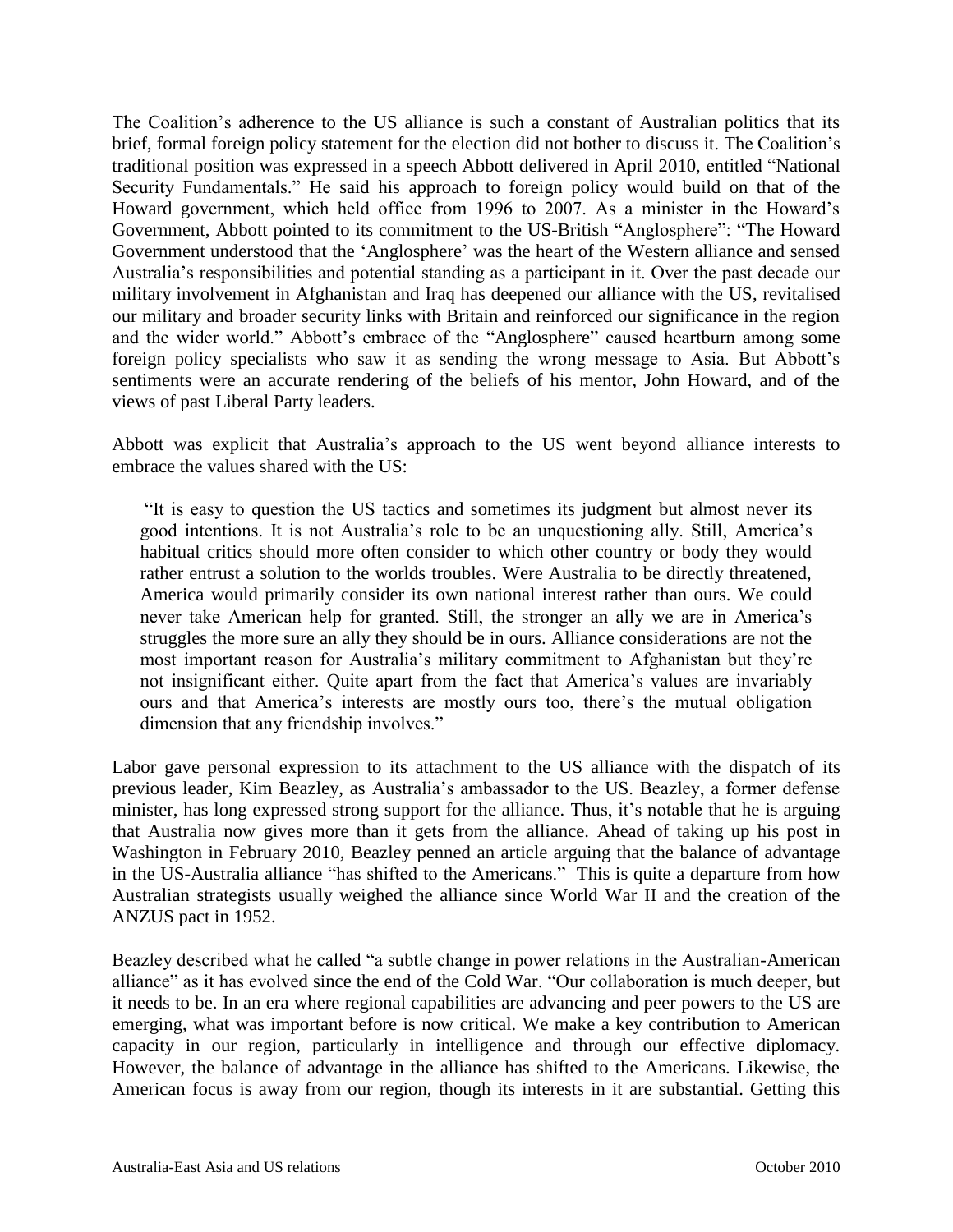point across to them, particularly while pursuing our own views on regional architecture, is a challenge." He offered this checklist of what Australia brings to the alliance, presumably shifting "the balance of advantage" to the US side of the ledger:

- The joint facilities in Australia;
- Australia"s "enormous" contribution to the mutual intelligence effort in the region;
- Australia"s role in the "relatively good" counterterrorist outcomes in Southeast Asia;
- Australia"s "useful" capacity in the South Pacific;
- The Australian Defense Force is among the most interoperable with the US;
- Australia has shown "substantial" willingness to spend on the Australian Defense

Force; and

Australia has a diplomatic and policy profile in the Asia-Pacific.

Having set down the list, Beazley concluded, "We have something to trade."

#### **Afghanistan**

John Howard began what has now become the custom of the prime minister going to funerals of Australian military personnel killed on active duty. Howard"s successors, Kevin Rudd and Julia Gillard, have followed the practice, and 2010 became the year when the death toll from Afghanistan meant Australia"s prime minister had to attend an average of one funeral a month. From 2001 to 2009, 11 Australian soldiers died in Afghanistan. Up to September, this year, 10 Australians soldiers have been killed in Afghanistan. Their bodies were flown home for burial. The television pictures of the prime minister and opposition leader attending each funeral have been a mute testimony to the Labor-Coalition consensus on the need for the military mission to Afghanistan.

The Coalition, under Howard, invoked the US alliance after the 9/11 attacks and committed Australian forces to the overthrow of the Taliban government. Labor backed the Afghanistan campaign but later opposed Howard"s commitment of Australian forces to the Iraq war. In campaigning to win office in 2007, Kevin Rudd"s approach was broadly similar to that of Barack Obama. Rudd argued that Afghanistan was the "good war" while Australia must withdraw its forces from Iraq. Labor said Rudd succeeded in withdrawing Australian forces from Iraq while maintaining the alliance.

The Labor Government raised to 1,550 the number of Australian troops in Oruzgan province, but refused to take command of the region when Dutch forces withdrew. Ambassador Beazley says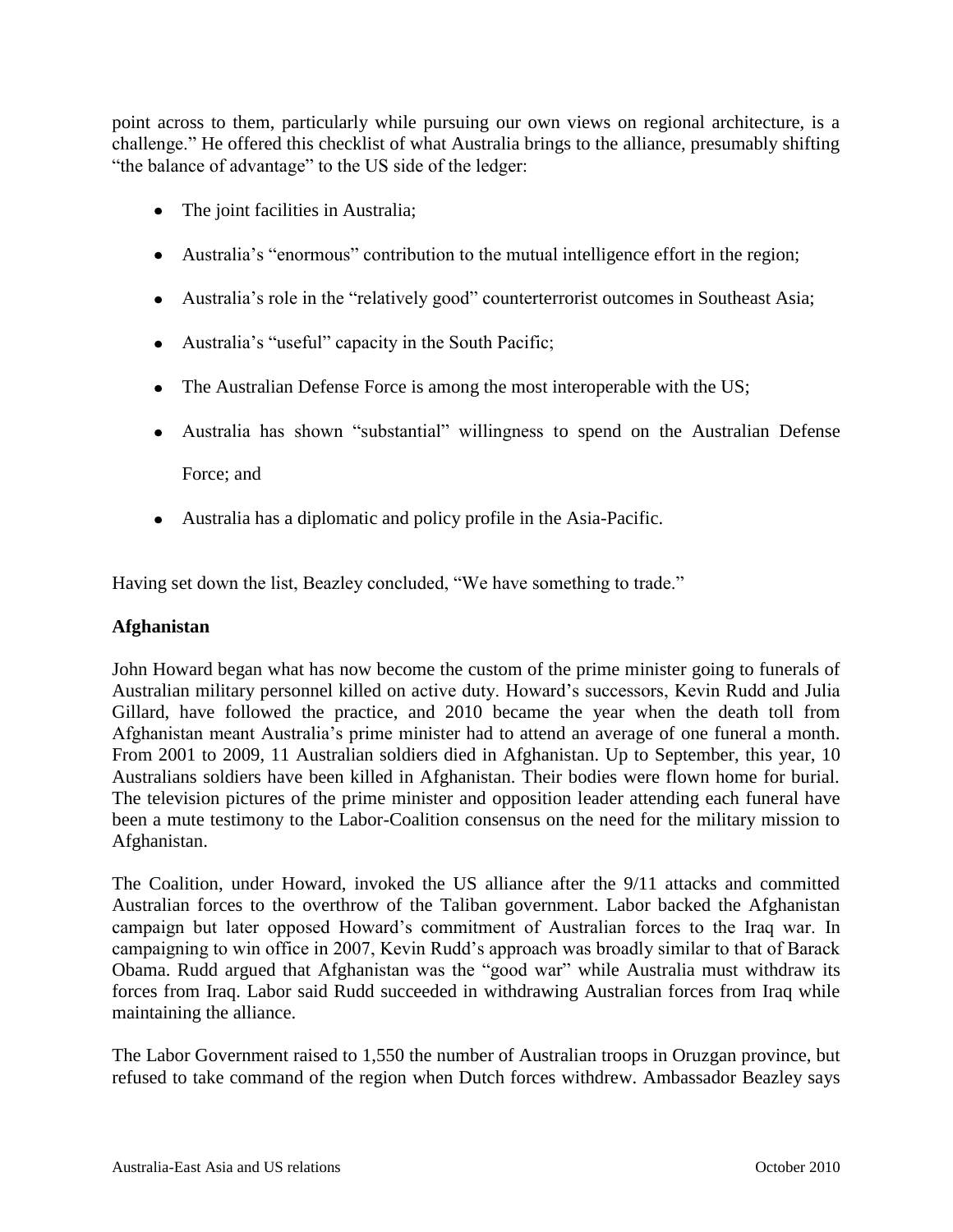Australia"s force in Afghanistan makes it "the biggest contributor outside NATO in an area well outside our strategic sphere of interest … meeting our ally"s concerns as well as our own."

In his national security speech in April, Abbott hinted that the Coalition might be prepared to send extra Australian troops saying: "It's no secret that the Americans would like additional Australian forces in Afghanistan and have refrained from making a formal request only because they have been told that it would be unwelcome.... If satisfied that the role made strategic sense and was compatible with our other military commitments, a Coalition government would be prepared to consider doing more." In the election campaign, the Abbott line on Afghanistan became more circumspect. Questioned about lifting troop numbers, the Liberal leader said, "I fully support the existing commitment to Afghanistan and in any future decisions about Afghanistan I would be very much guided by the advice of the Defence Chiefs."

Rather than increasing the commitment, the Labor government is sticking closely to a timeline that sees Australian troops completing their Afghanistan mission between 2012 and 2014. That timeline is to be the subject of formal debate in the new Parliament. The Greens Party, which opposes the Afghanistan commitment, made this debate a condition of the support pledged by its single MP in the Lower House for Labor to form a government. Thus, the Afghanistan debate that was avoided during the campaign will now take place in the hung Parliament.

One of the newly elected independent MPs who will take part will be Andrew Wilkie, a former Army lieutenant colonel who resigned as an Australian intelligence analyst in 2003 in protest at the Iraq war. He said Australia should leave Afghanistan as quickly as possible to allow the country to find its own political level. In his maiden speech to Parliament, Wilkie said there was "no hope of enduring peace" until foreign troops are withdrawn, "That we must stay in Afghanistan to protect Australia from terrorism is a great lie peddled by both the government and the opposition."

The previous chief of the Australian Defense Force, retired Gen. Peter Cosgrove, went close to some of the same thoughts in a series of lectures at the end of 2009 when he concluded of Afghanistan that "I think we can confidently say we are losing this battle." The most famous Australian soldier of the era placed Afghanistan squarely beside the failure in Vietnam. Cosgrove took much of the political sting from his comments by backing the Afghanistan mission, despite what he described as "the protracted, seemingly intractable violence." His complaint, ultimately, seemed to be about mission confusion: "Nobody would dare complain if we were cogent and crystal clear about what will constitute success and how we will get there … We are a loyal friend accompanying others in Afghanistan because it is right but our presence is not and never has been unconditional. In Vietnam our voice was not heard. It is in our national interest that it is heard among our allies at this critical time in Afghanistan."

Cosgrove repeated his view that, in hindsight, Australia"s commitment to the Vietnam War was a mistake. He offered a set of measures drawn from Vietnam that produce uneasy answers when applied to Afghanistan:

Look not only at the reasons why we go but also at the prospects of success.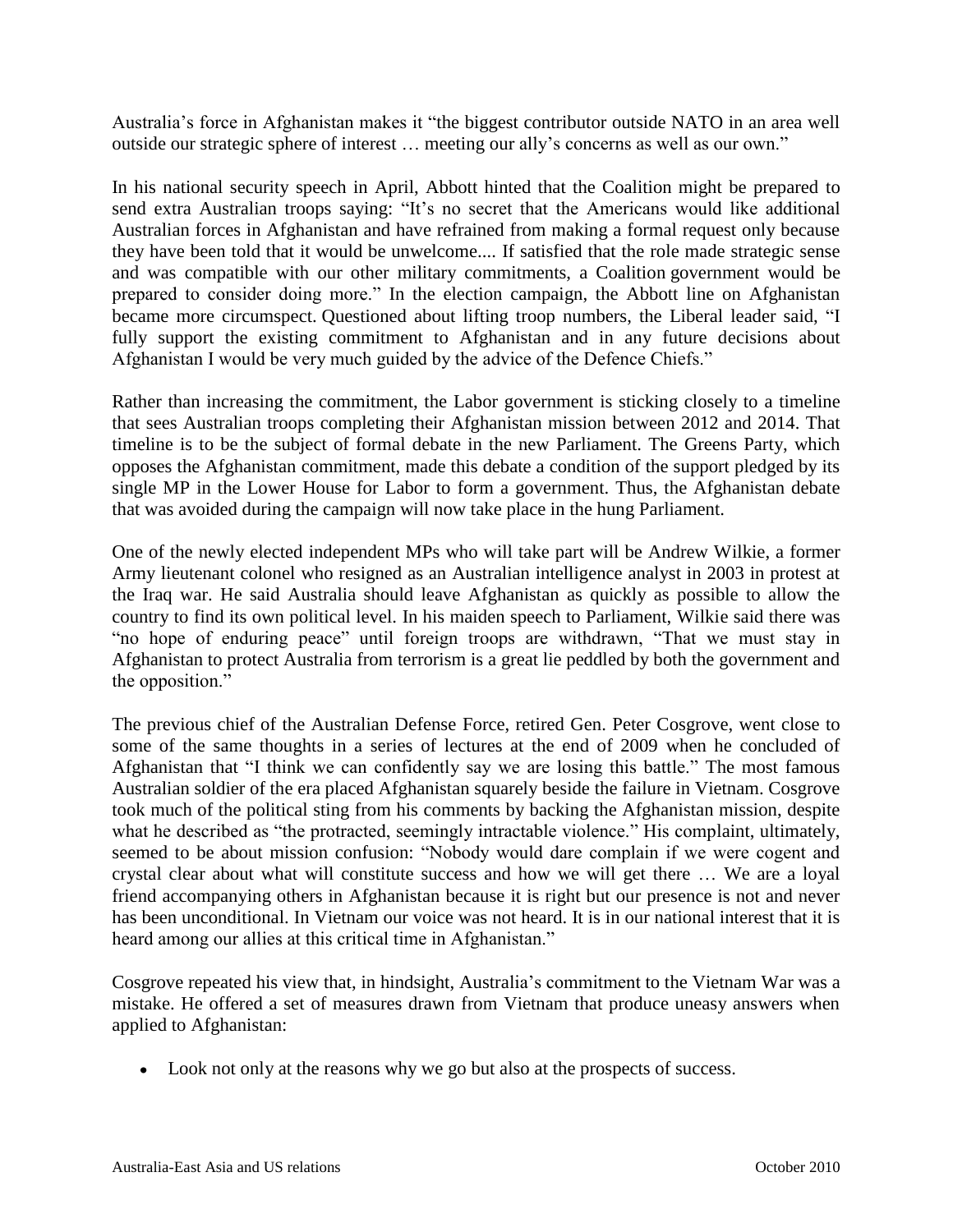- Consider the methods that will be used to win.
- What price are we prepared to pay?
- What would be the cost of failure?
- Remember the law of unintended consequences.

#### **Trade**

On March 15, 2010, the formal start of negotiations on the Trans-Pacific Partnership (TPP) Agreement began in Melbourne, involving eight countries: Australia, the US, New Zealand, Singapore, Chile, Brunei, Peru, and Vietnam. Collectively these countries are home to 470 million people and have a combined GDP of \$16.2 trillion. Parties have agreed to hold four negotiating rounds per year. At the Melbourne talks, Australia"s Trade Minister Simon Crean said the TPP represents a path toward APEC"s long-term goal of a Free Trade Area of the Asia-Pacific: "The TPP will be an ambitious, 21st century agreement that will strengthen economic integration in the region. The Australian government will be seeking a high standard, comprehensive agreement that complements the WTO Doha Round. The participation of the US is an important signal of the Obama administration"s commitment to the region and an encouraging sign of broader US engagement on trade policy issues."

Canberra is talking up the TPP as one of the vehicles the US will use to attempt to put new life in the long-stalled Doha Round negotiations in the World Trade Organization. In this Australian vision, the TPP is an effort to move beyond bilateral free trade deals to create regional trade networks that can then feed into the multilateral trading system. Crean called this "the cascade effect," arguing that the effort to do bilateral or regional trade treaties should not be seen as a turning away from the benefits of multilateral trade.

Australia has six Free Trade Agreements (FTAs) in place, is negotiating a further seven, and two more are under consideration. Crean said Australia"s FTA with the US can help deal with any new trade barriers in the US: "Last year when the US introduced its "Buy America" package, it was the US FTA that reinforced the Australian position and cushioned the Australian economy from this attempt to mandate the use of American products."

The effort to create a network of free trade agreements has drawn fire from economic purists in the Canberra bureaucracy, especially in Treasury and the Productivity Commission. In its briefing papers for the new Gillard government, Treasury argued that the proliferation of socalled FTAs is not helping Australia. Rather than seeing them as freeing trade, Treasury regards the deals as discriminatory bilateral political handshakes that do not deliver economic benefits. The Treasury brief to the prime minister stated that "Current approaches to preferential free trade agreements are not meeting Australia"s needs. The proliferation of FTAs has not built support for multilateral liberalisation and is delivering only modest preferential market access outcomes at the cost of reduced government policy reform flexibility ... Australia is negotiating seven FTAs, including some with our most important trading partners and regional allies. The Productivity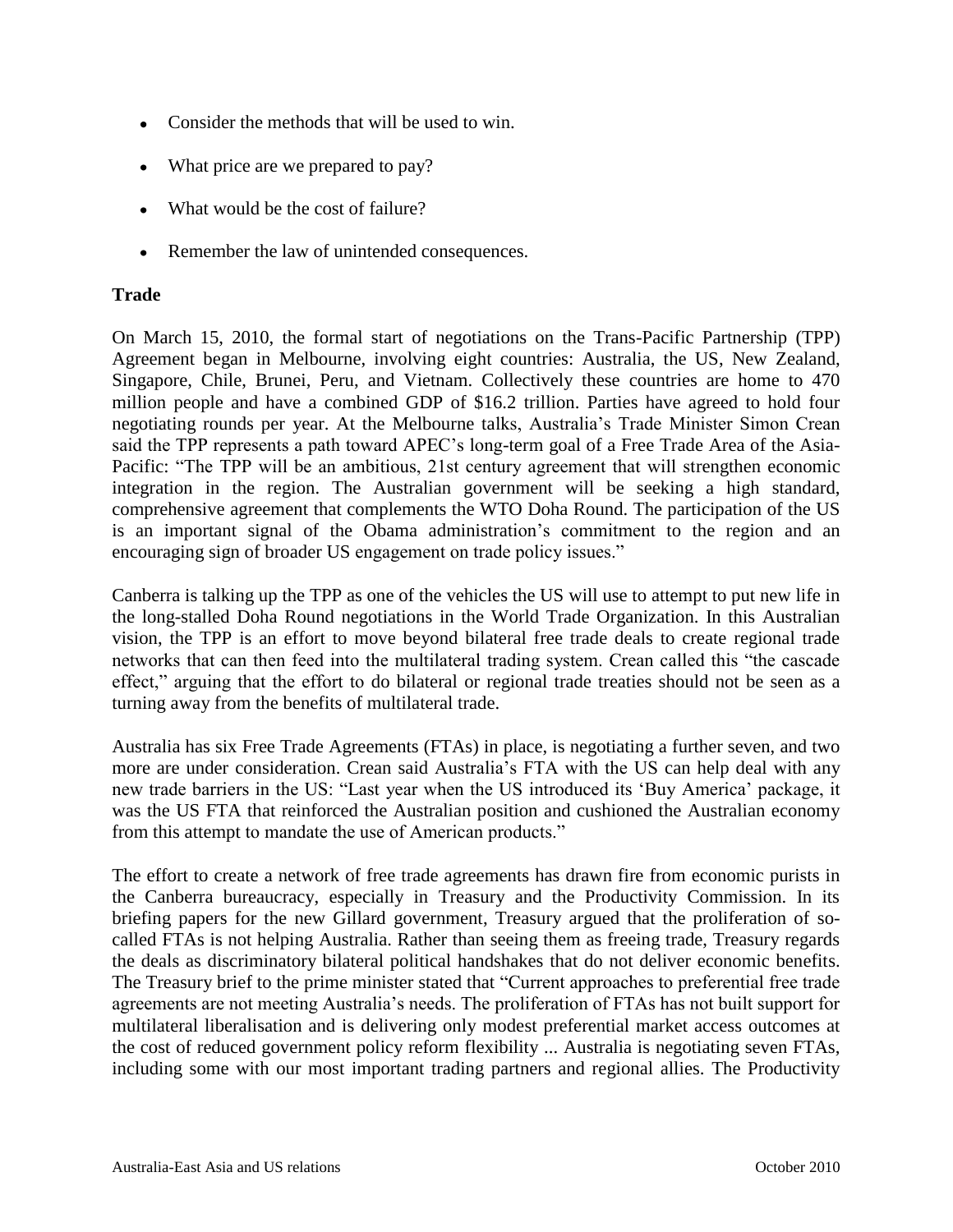Commission has found that the potential benefits of the FTAs under negotiation have been oversold and the negatives largely undersold."

In a speech in February setting out his "cascade" view of bilateral-regional-multilateral negotiations, Trade Minister Crean mounted the counter-argument to Treasury. He said the breadth and ambition of trade agreements were what mattered in judging costs and benefits: "What is crucial is the quality of FTAs and what they set out to achieve. The ultimate goal has to be trade liberalisation and economic integration. The danger of bilateral FTAs is that you can be drawn back into preferential trade deals. Trade deals that favour one country, or group of countries over another, and stifle economic integration. This is not where the Australian government wants trade policy to go." In May, Australia"s trade promotion body, Austrade, conducted a series of national seminars on trade and investment opportunities in the US.

Parliamentary Secretary for Trade Anthony Byrne said the boom in Australia"s trade with China and the global financial crisis had distracted many from the great benefits of Australia"s longstanding trade and investment links with the US: "The US is still our largest commercial trade and investment partner and services export market. In 2008-2009 two-way trade with the US was worth A\$54.7 billion, with service exports alone valued at A\$5.8 billion. In 2008, the US was also the largest foreign investor into Australia, investing A\$418.4 billion, with foreign direct investment comprising A\$95.4 billion."

#### **Asia-Pacific community**

The Australia chapter in *Comparative Connections* in October 2009 devoted several pages to Kevin Rudd"s 2008 initiative for the creation of an Asia-Pacific Community which, in 2009, became an Asia-Pacific community dialogue. The fate of Rudd's Community/community quest can be reported. The answer to the question Rudd posed is to be provided by ASEAN: the expansion of the East Asia Summit (EAS) to include the US and Russia.

At the May 2009 Shangri-La Dialogue, Rudd changed the name of his initiative from an Asia-Pacific Community to Asia-Pacific community (from APC to APc). The shift to a small 'c' reflected the regional response that there should be no new institutions and no new summits. The quest for Community became a discussion about community.

At the EAS in Thailand in October, 2009, Rudd was given time to explain his APc and the opportunity to make his case for building stronger regional architecture. His presentation drew positive comments from the leaders of Singapore, China, Vietnam, Japan, and New Zealand. There were no negative comments. For Canberra, this amounted to a tacit nod that could be used as the basis for more talks.

The terms of the APc were set out in a concept paper, completed by Richard Woolcott, the prime minister's special envoy, and given to embassies in Canberra in the week prior to the EAS. The concept paper noted the "major shift in strategic weight" to the Asia-Pacific but pointed to "the high risk" of instability because of the "rate of growth, change and internal interaction in the region." Woolcott said no single institution in the Asia-Pacific had the membership and mandate to address comprehensively both economic and strategic challenges: "APEC"s mandate is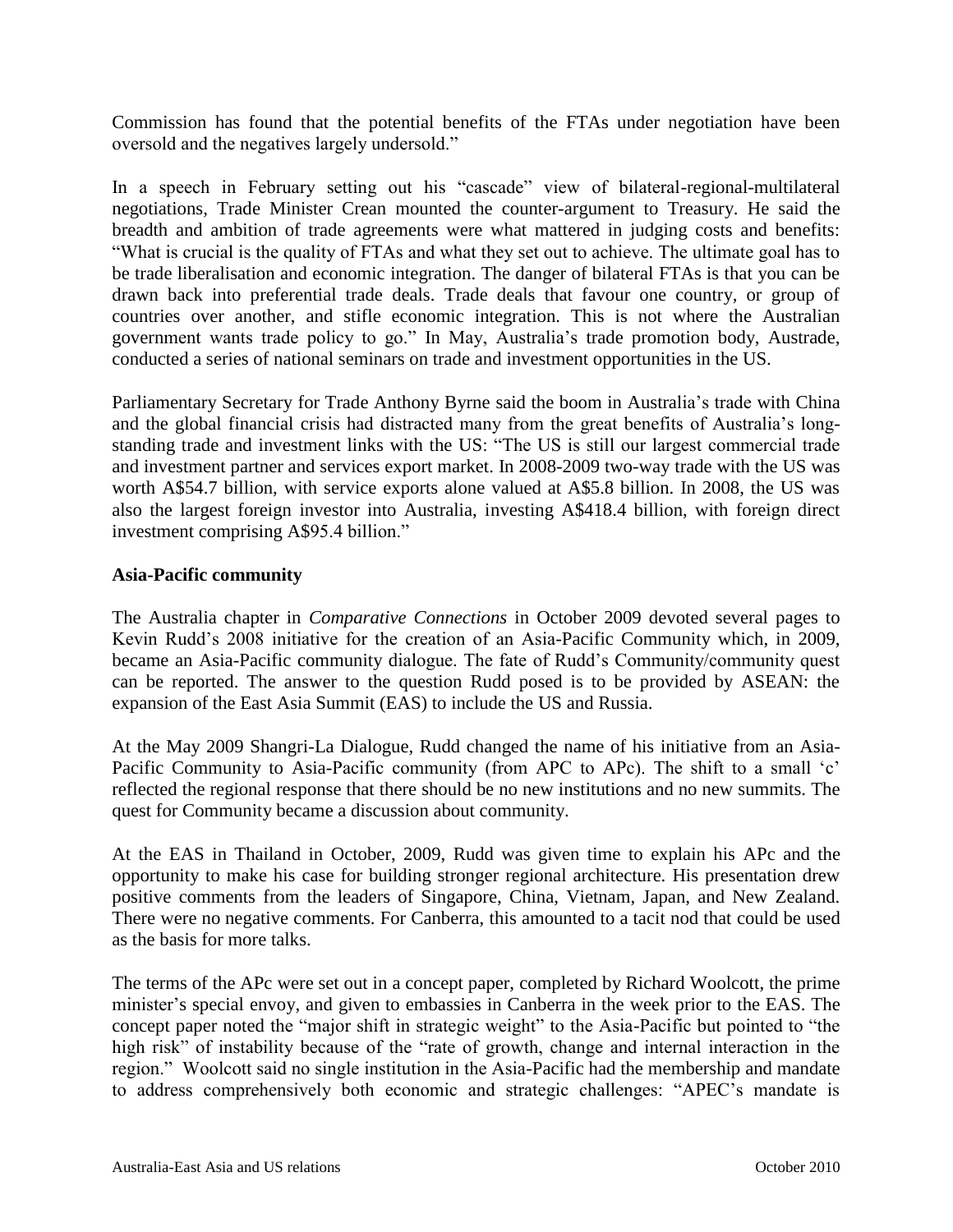economic, and its membership is so wide as to be unwieldy. The ASEAN Regional Forum has no leaders"-level meeting, can deal only with security matters, and many believe it is too large and has made insufficient progress since its inception. Meanwhile, ASEAN, ASEAN plus 3, and the EAS are each, to varying degrees, insufficiently representative of the Asia-Pacific region to be said to constitute an APc. The EAS is most representative, and has a leaders' meeting, but does not include some key countries. ASEAN, as a subregional grouping in the Asia-Pacific, highlights the importance of developing the right institutions at the right time: it has been crucial in the transformation of Southeast Asia from a region of strategic conflict into one of cooperation and consensus. Australia believes the time has now come to extend the vision that drove formation of ASEAN to the wider Asia-Pacific region. An Asia-Pacific community could be seen as a natural broadening of the processes of confidence, security and community-building led by ASEAN."

Woolcott listed what he describes as the key findings from his consultations with 21 countries after Rudd launched the APC initiative in 2008:

- A high level of interest in the APc proposal;
- "Strong recognition" that current institutions do not provide a forum for all leaders to discuss the full range of economic, security, environmental and political challenges;
- Little appetite for creating new institutions in addition to the existing forums: ASEAN, ASEAN plus 3, the EAS, APEC, and ARF;
- ASEAN"s involvement in regional institutions is "crucial"; and
- A keen interest in further discussion on the Asia-Pacific community proposal.

Woolcott concluded with three "crucial" propositions on how the APc could advance the interests of all countries in the Asia-Pacific:

- 1. An APc will ensure the process of regional economic and financial integration continues, and that "the region as a whole strives for a market-driven regional economy that is open to the world."
- 2. An APc will nurture a culture of dialogue and collaboration at the leadership level to deal with emerging strategic competition: "The first steps should promote region-wide security building measures. Eventually – just as ASEAN has been able to build a degree of strategic congruence among countries beset with historic rivalries – an APc will help build a sharper sense of common regional strategic interest across all of Asia, on top of helping to ensure that regional relationships do not become adversarial."
- 3. An APc will be used to deal with climate change, water and food security, nonproliferation, illegal people movements, transnational crime and terrorism: "As with more traditional security challenges, such as territorial disputes, the objective would not necessarily be to reach a single region-wide position, but to use the mechanism of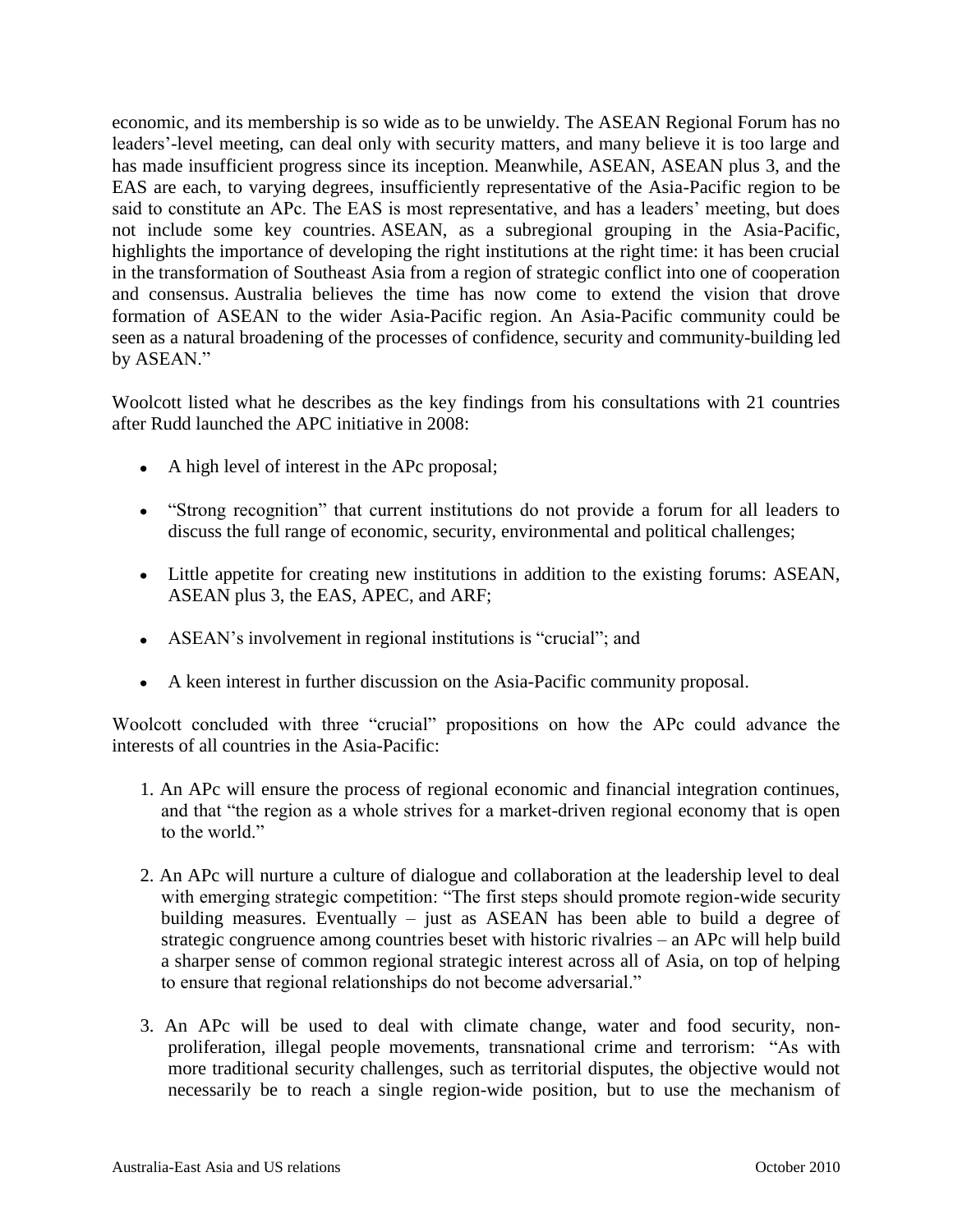regional consultation to help advance solutions be they global, regional or bilateral. As with strengthening strategic stability, it will be the habit of consultation at the highest level that requires nurturing: not because it will solve all problems but because it can make the search for solutions easier and diminish the risks of miscommunication, miscalculation and of descent into crisis or conflict."

Australia was both stroking and shaking ASEAN in the discussion of an APc. The line from senior Canberra players was that ASEAN had a central role in the dialogue over an APc, but ASEAN had "no God-given right" to control the agenda. Getting a balance between these contradictory sentiments was a task for the track 1.5 conference on the APc Rudd convened in Sydney on Dec. 4-5, 2009. Australia sought support for the creation of an eminent persons' group to carry forward the APc. ASEAN, led by Singapore, questioned Australia"s initiative and any further work on the idea.

The ASEAN thumbs down was publicly expressed in an article by the former Singapore diplomat Tommy Koh on Dec. 18, 2009. The flavor of the commentary was expressed in the headline used by *The Australian*: "Rudd"s reckless regional rush: ASEAN is not happy with the way the PM has pushed his Asia-Pacific proposal." Koh wrote that Australia"s APc lacked clarity, consistency and process. He saw a disconnect between the stated view that ASEAN should be at the "core" of any future Asia-Pacific institution and the quest for a new "concert of powers and coordinating body." ASEAN felt its "long-term goal of peace and stability and the dividends obtained to date should not be minimised or marginalised," Koh said.

By April, 2010, Rudd conceded victory to ASEAN: if there is any new step toward an Asia-Pacific community, it will build on what ASEAN now has in place. The Rudd nod was a response to the position put at the ASEAN summit in Hanoi earlier that month. The summit communiqué said the ASEAN-plus process, the EAS, and the ARF were the institutions to be used in the building of a community in East Asia. The step forward was the formal ASEAN offer to Russia and the US to join the EAS: "We encouraged Russia and the US to deepen their engagement in an evolving regional architecture, including the possibility of their involvement with the EAS through appropriate modalities, taking into account the Leaders-led, open and inclusive nature of the EAS." Leaders-led means, "please join us at the summit."

The Hanoi communiqué expressed in direct terms ASEAN"s determination to stay in the driver"s seat. The term of choice is ASEAN "centrality." The 10 leaders of Southeast Asia stressed their determination to maintain ASEAN"s central role in the emerging regional architecture, "ensuring ASEAN"s role as the driving force in regional cooperation frameworks... We agreed that any new regional framework or process should be complementary to and built upon existing regional mechanisms and the principle of ASEANs centrality."

Rudd got the message. He responded by restating some of his Asia-Pacific community language while endorsing the ASEAN structure: "I shall continue to advocate the development of regional architecture that has the right membership and mandate to address the full spectrum of challenges confronting the region - economic, political and security." He then named the essential membership for this regional architecture, which exactly matched the expanded EAS model. Rudd first listed China and the US (out of alphabetical order) followed by ASEAN. And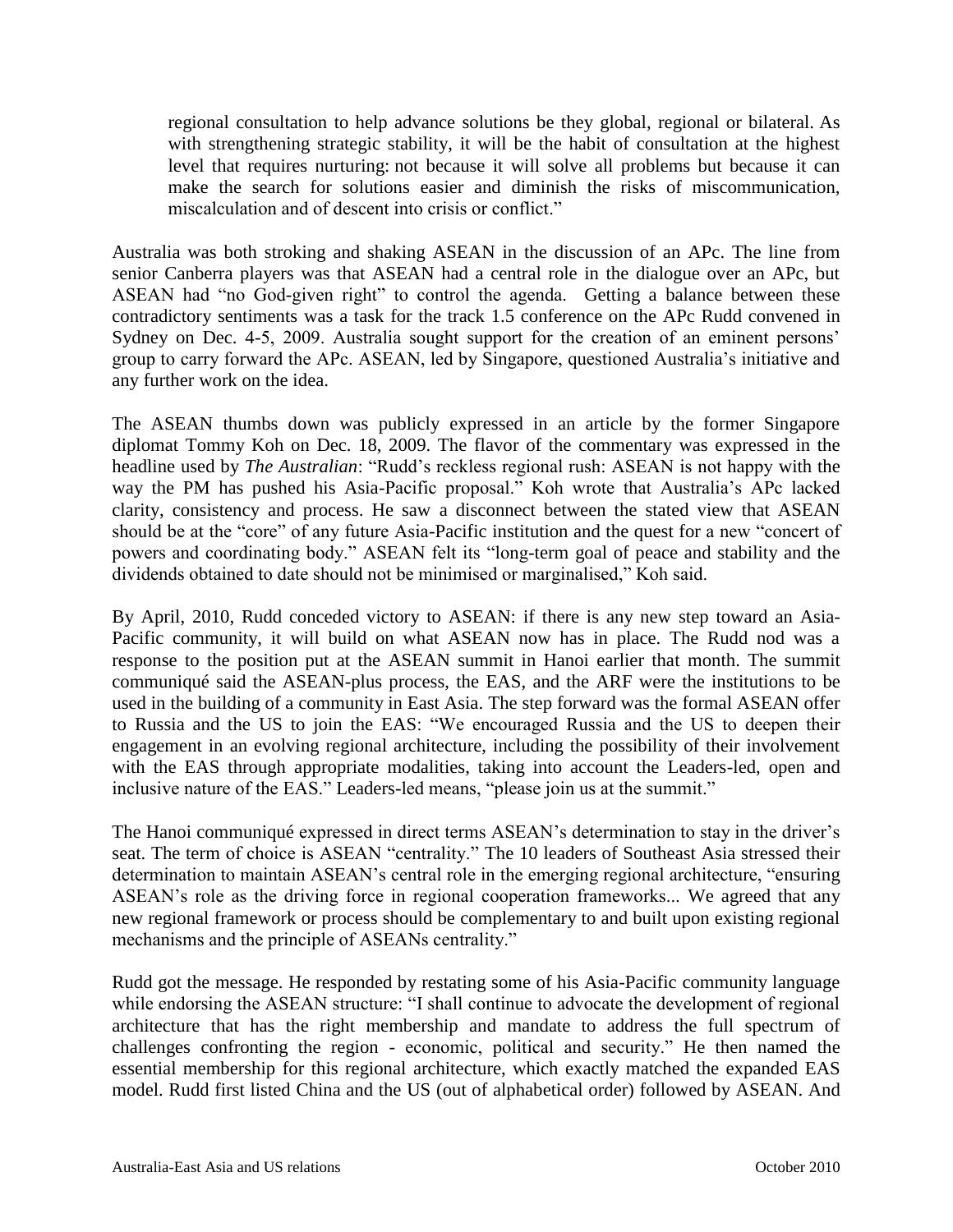finally, the other six in the plus group: Australia, India, Japan, New Zealand, the Republic of Korea, and Russia. The nod to ASEAN was given in these words: "The inclusion of the United States and Russia in our region's emerging architecture is fundamental to the evolution of what I call an Asia-Pacific community. In fact, so much of Australia's diplomacy has been driven by this core concern - how to integrate in particular the role of the United States in the future broad architecture of our region. In this context I welcome very much the decision of ASEAN leaders at their summit in Hanoi on 8-9 April this year to encourage the United States and Russia to deepen their engagement in evolving regional architecture."

Secretary of State Hillary Clinton sealed the deal with ASEAN in Hanoi at the annual Foreign Ministerial Meeting. During her fifth visit to Asia as secretary, Clinton anointed the EAS as a "foundational security and political institution for Asia."

The winner in the community stakes is the EAS. Canberra is claiming this as a win for the dialogue it tried to have. The foreign minister in Rudd"s government, Stephen Smith, said bringing the US into the EAS is a good result: "We"ll have all of the players sitting around the table at the same place at the same time able to have a conversation, not just about peace and security, but also about prosperity. So we think we are not too far away from achieving a very good practical outcome which meets our objectives." As foreign minister, Kevin Rudd will be involved in the detailed work on how the expanded EAS can achieve the Community/community objectives he set as prime minister.

#### **China**

China is giving Australia an economic boom and a geostrategic headache. Australia did not fall into recession during the global financial crisis because of the surging Chinese demand for Australian iron ore and coal. The China effect has delivered Australia"s best terms of trade since the middle of the last century and is predicted to push Australia"s economy back to 4 percent annual growth in the financial year that begins in July 2011. The national budget in May 2010 commented that "Australia has largely avoided the business failures and large-scale employment losses that have occurred in many other countries, providing a solid foundation for the recovery. The positive outlook is being increasingly underpinned by an improved global outlook and by our close trade links to the rapidly growing Asian region, and in particular China."

The Rudd government's dealings with China, though, mixed diplomatic pain with the economic pleasure. The Rudd experience was notable because his predecessor, John Howard, managed for so long (in public) to hold to the narrower, bilateral conception of what China might mean. Howard maintained a sharp focus on the trade bonanza to harvest the bilateral dividend. Utterly pragmatic, Howard sought to put other issues of region, alliance, and international system in a separate, sealed box. This was a noteworthy achievement.

Rudd had neither the character nor the personal history to emulate Howard"s approach. History, anyway, was shifting rapidly beyond that comfortable bilateral zone where it could be about trade alone. In a book on Rudd"s fall as prime minister, "Rudd"s Way", the Canberra journalist Nicholas Stuart writes about how Beijing initially misread the China orientation of the Mandarin-speaking leader. Rudd had completed a university thesis on the protest movement in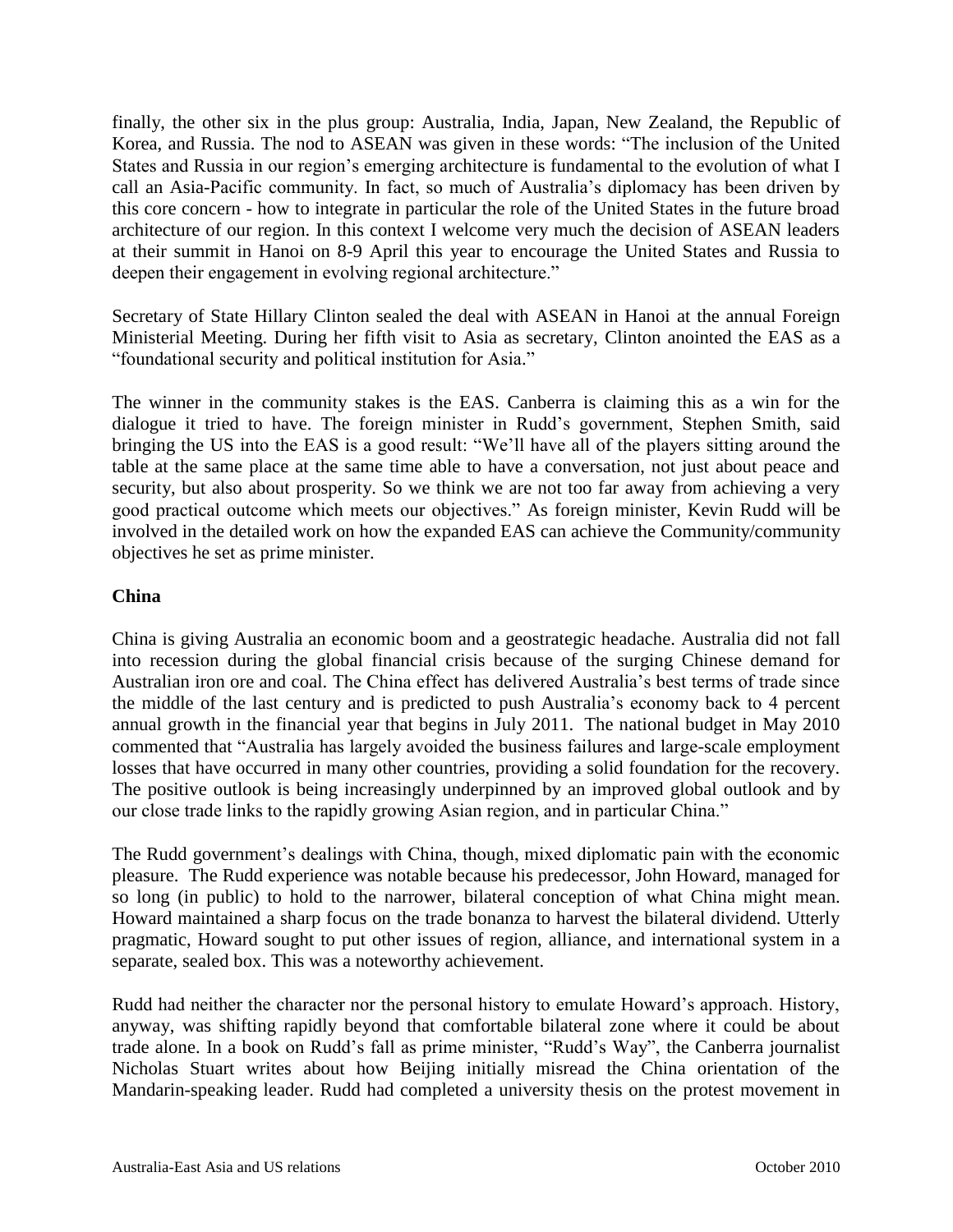China, had personally compared Taiwan to China, and during his time as a diplomat in Beijing had sought out Chinese dissidents: "The important point about this personal experience was that it provided Rudd with a remarkable insight into the complexity, or duality of China ... There was a tendency for many Labor sympathisers to assume that Rudd was completely sympathetic to the aims of Beijing. This was not correct."

Rudd"s leadership offerings on China were bookended by significant speeches, two years apart, in Beijing and Canberra. The Beijing University speech in April 2008, four months after taking office, was the opening, hopeful effort to dance with China. The  $70<sup>th</sup>$  Morrison lecture in Canberra in April, 2010, was delivered two months before Rudd was cut down by the Labor caucus, and bore the wounds of experience.

In Beijing, Rudd offered honest criticism, speaking in Mandarin, and sought to speak as a *zhengyou*, a true friend who "offers unflinching advice and counsels restraint" to engage in principled dialogue about matters of contention. Two years later, in Canberra, Rudd detailed three dark scenarios among the many possibilities facing China: (1) China as threat; (2) China as direct competitor with the US for control of the international system; or (3) China as selfabsorbed mercantilist bully:

"There is a hardline view that regards China"s rise as a threat to the existing global order no matter what. There is a contrary view, espoused by some particularly in the developing world and in some parts of academia, that a new "Beijing consensus" should replace the 'Washington consensus' with China the model for developing countries to follow. There is the associated view of China as the economic saviour of the world, emerging from the global financial crisis. Or alternatively, there is the view that China increasingly behaves as a mercantilist power, insensitive to its emerging global economic responsibilities. The truth is there are as many conflicting views in the West about China and its future as there are within China itself."

The specter of a clash of values and interests between the US and China was a theme running through Rudd"s international perspective as prime minister, notably in the 2009 Defense White Paper. His Canberra speech on China hit some of the same notes: "Let us remember that we are now seeing the rise of a new great power alongside the continuing single existing superpower the United States. In this context, genuine engagement becomes critically necessary. History is not overburdened with examples of how such transitions in geopolitical and geo-economic realities have been accommodated peacefully. We need a new way forward."

When talking about present issues and future prospects with China, the itchiness of recent wounds was evident. Rudd named the scars from 2009. First, there was controversy surrounding the failed Chinalco bid for the mining giant, Rio Tinto in June, 2009. Then, in July, the Australian businessman Stern Hu was arrested in Shanghai. In August, the Uighur leader, Rebiya Kadeer, visited the Melbourne Film Festival. As detailed in last October"s *Comparative Connections,* Beijing delivered a series of diplomatic cuts to express its displeasure. Chinese ministerial visits were called off, Australian ministers visiting Beijing were snubbed, and the Chinese media frothed about Australia"s less-than-friendly behavior.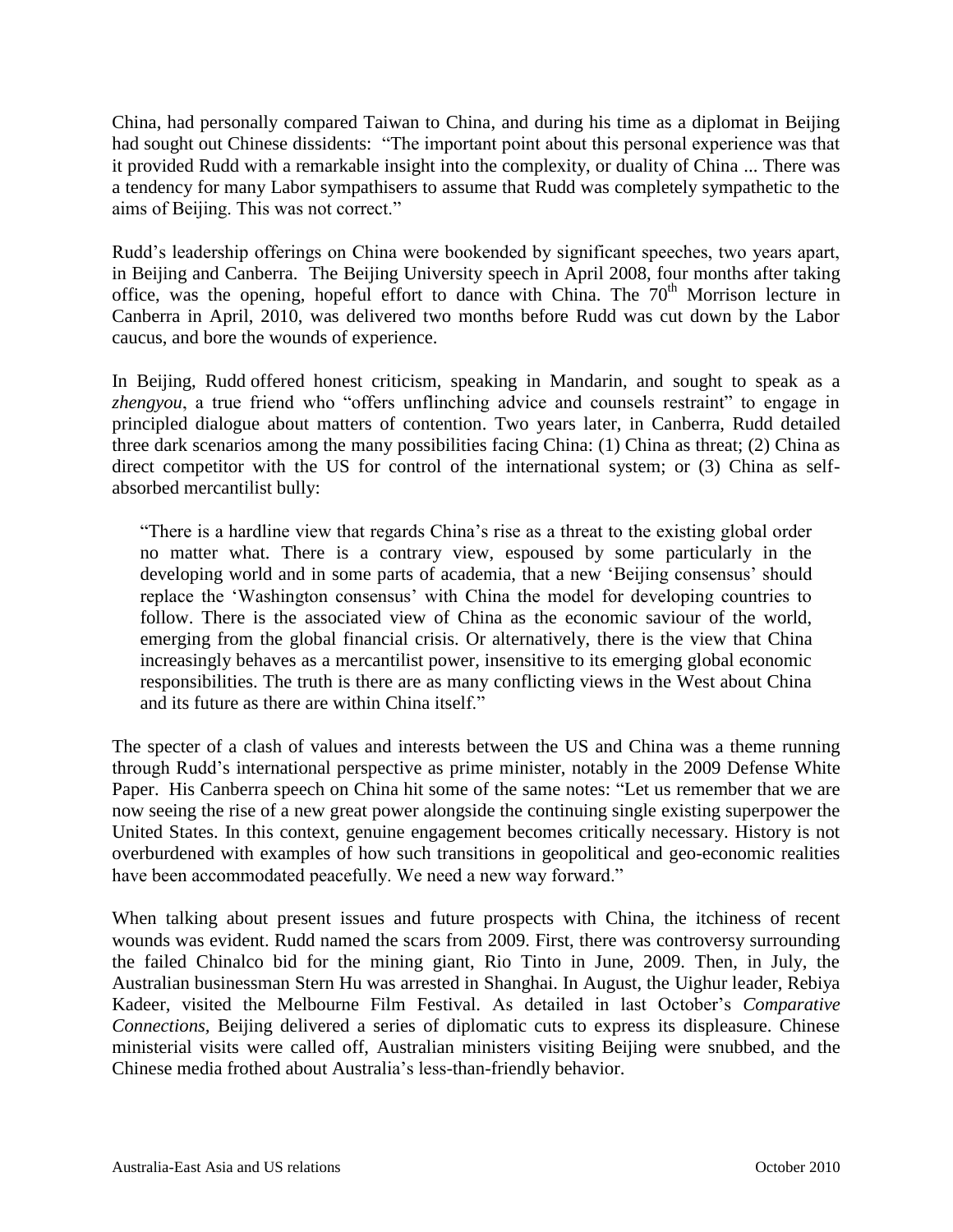The three months of diplomatic warfare Beijing waged against Australia was brought to an end by an Australia-China joint statement issued in October 2009. The "ceasefire" statement embraced a "comprehensive relationship," acknowledged "differences of one type or another," and pledged to "properly handle differences and sensitive issues in accordance with the principles of mutual respect, non-interference and equality ..." This binding of wounds was joined to a statement of geopolitical truth pregnant with different possibilities: "The two sides agreed that China and Australia share important common interests in promoting peace, stability and development in the Asia-Pacific region."

Rudd"s Asia-Pacific Community/community effort was an attempt to frame his own China questions in regional terms. So was his creation in Canberra of a new think tank, the Australian Centre on China in the World. As Rudd said in his Morrison lecture, Canberra will acknowledge China"s core interests but Beijing must give equal respect to Australia: "Otherwise our engagement runs the risk of being formalistic and lacking the elements of a mature and genuine relationship that is necessary as we negotiate the shoals of the future. It runs the risk of concealing beneath it a range of tensions (both real and imagined) which cannot be resolved if they are not the subject of substantive discussion."

China poses huge questions for Australia which stretch from trade to alliance and the shifting regional balance of power. To confront those questions, Australia now has a Mandarin-speaking foreign minister in place of its Mandarin-speaking prime minister.

#### **70 years of US-Australia diplomatic relations**

In 2010, the US and Australia marked the  $70<sup>th</sup>$  anniversary of their formal diplomatic relationship. After four decades as a nation, Australia in 1940 decided it could no longer conduct diplomatic business with Washington via Britain. World War II meant the Menzies Coalition government wanted Australia to have its own ambassador in Washington. The following year, only weeks after Pearl Harbor, new Labor Prime Minister John Curtin made one of the seminal statements of Australia"s strategic interest: "Without any inhibitions of any kind, I make it quite clear that Australia looks to America, free of any pangs as to our traditional links or kinship with the United Kingdom."

Curtin"s statement of Australia"s separate status and separate needs angered Churchill and outraged conservative Australians because of the break with Britain. Australia"s new ambassador in Washington was told by Roosevelt of the president's "distaste" at Curtin's "panic and disloyalty." So, at the beginning, as now, the US relationship caused intense debate in Australia. Equally, both sides of Australian politics, as expressed by Menzies and Curtin, agreed on the US importance.

Marking the  $70<sup>th</sup>$  anniversary, Ambassador Bleich said the relationship existed long before the 1940 treaty and extended far beyond words on paper:

"Before there were diplomats in each other"s capitals, there were world-travelling whalers and miners, sailors of the Great White Fleet and their gracious Australian hosts, yanks and diggers hunkered down in trenches in World War I. Our treaty in 1940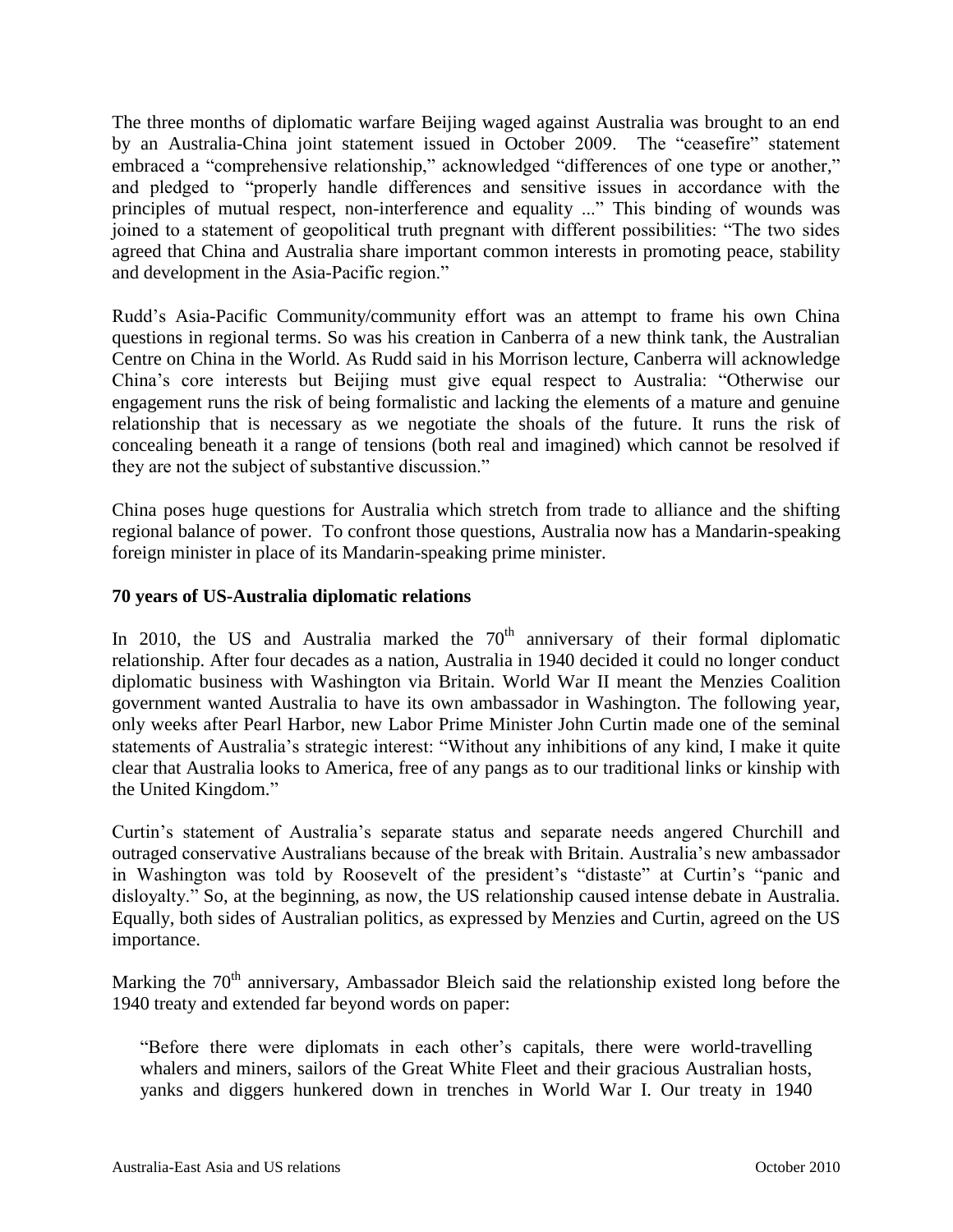reflected all of these shared struggles and triumphs, and it illuminated a partnership that would sustain us through the darkest days of World War II and into the great dawn of our alliance. Our partnership is built on more than security and mutual defense. It is the sum of hundreds of thousands of intangible human connections created over decades. We"ve trusted each other. We"ve valued each other"s freedom, self-reliance, open markets and sense of fair play. We've taken our work seriously, without taking ourselves too seriously. And when we've disagreed, we've done it without being disagreeable."

### **Chronology of Australia-East Asia/US Relations October 2009 – September 2010**

**Oct. 13, 2009:** India-Australia Foreign Ministers Framework Dialogue is held in New Delhi.

**Oct. 25, 2009:** East Asia Summit (EAS) held in Thailand.

**Oct. 28, 2009:** The Fifth Regional Interfaith Dialogue, co-sponsored by Australia, Indonesia, New Zealand and the Philippines, is held in Perth.

**Nov. 5, 2009:** Defense Minister John Faulkner in Washington for talks with Defense Secretary Robert Gates on Afghanistan.

**Nov. 5, 2009:** Official figures show China has replaced Japan as Australia"s largest two-way trading partner. Total trade with China increased by 30 percent to A\$83 billion in the financial year ending in June 2009.

**Nov. 9, 2009:** Sri Lanka and Australia release a Joint Ministerial Statement affirming their commitment to work together to combat people smuggling, the financing of terrorism, and related organized criminal activities.

**Nov. 12, 2009:** Prime Minister (PM) Kevin Rudd visits New Delhi to take the relationship with India "to the level of a strategic partnership." India and Australia announce a Joint Declaration on Security Cooperation covering counter-terrorism, defense, disarmament and nonproliferation, and maritime security.

**Nov. 15, 2009:** APEC Leaders Meeting in Singapore.

**Nov. 25, 2009:** Australia"s Cabinet approves the first purchase of US joint-strike fighters. The initial 14 *F-35s* are estimated to cost of A\$3.2 billion. Australia plans to buy 100 planes.

**Nov. 26, 2009:** Jeffrey Bleich presents his credentials to the governor general as the 24th US ambassador to Australia.

**Nov. 30, 2009:** PM Rudd meets President Barack Obama in Washington for talks on climate change and Afghanistan. Rudd says Australia will not increase troop numbers in Afghanistan but will send more police and aid workers.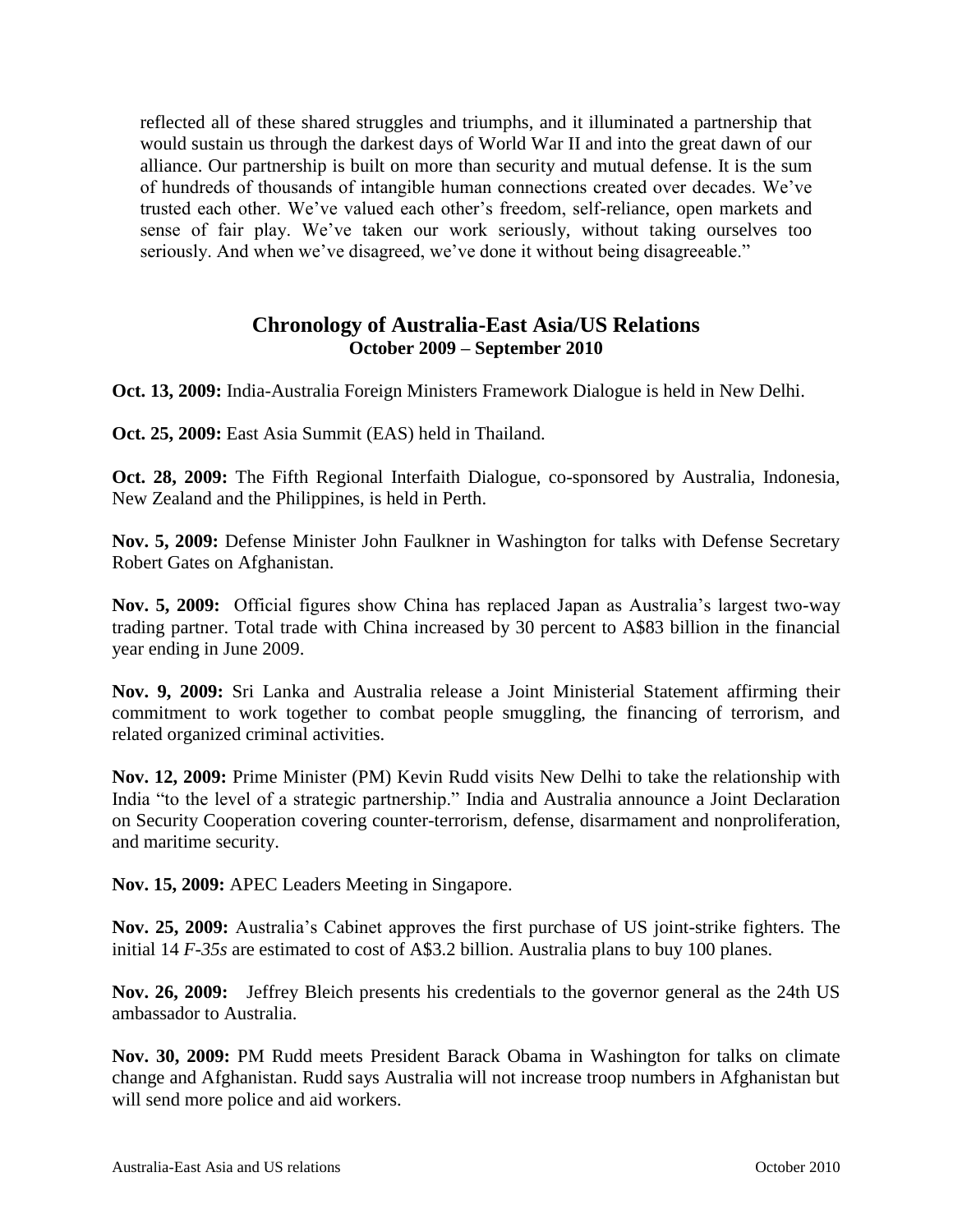**Dec. 2, 2009:** Ahead of the UN Climate Change Conference in Copenhagen, Federal Parliament rejects the Rudd government"s emissions trading scheme.

**Dec. 2, 2009:** PM Rudd welcomes President Obama's announcement of a new strategy for Afghanistan as "the best way forward to provide security for the Afghan people."

**Dec. 3, 2009:** Australia hosts a track 1.5 conference in Sydney on PM Rudd's Asia-Pacific community proposal.

**Dec. 11, 2009:** PM Rudd announces the creation of a National Security College in Canberra headed by former Secretary of the Department of Foreign Affairs and Trade Michael L"Estrange.

**Dec. 15, 2009:** Foreign Minister (FM) Smith visits Seoul for talks on the Australia-Korea Security Cooperation Initiative.

**Dec. 15, 2009:** Australia-Japan Report on Eliminating Nuclear Threats is released.

**Dec. 16, 2009:** South Korea and Australia sign a development cooperation agreement that recognizes South Korea as an important emerging donor and development partner for Australia in Asia.

**Jan. 2, 2010:** A 21-year-old Indian student is murdered in a knife attack in Melbourne. The death follows other attacks on Indians studying in Melbourne. India"s external affairs minister says "uncivilised, brutal attacks on innocent Indians" will affect ties with Australia.

**Jan. 14, 2010:** The Haiti earthquake means the postponement of a trip to Canberra by Secretary of State Hillary Clinton and Defense Secretary Robert Gates, for the annual AUSMIN talks scheduled for Jan. 18.

**Jan. 15, 2010:** The new Cyber Security Operations Centre in Canberra, within the Defense Signals Directorate, is officially opened.

**Feb. 3, 2010:** Australia temporarily lifts its travel ban on members of Fiji's military regime so Fiji's foreign minister can fly to Canberra for talks with the foreign ministers of Australia and New Zealand.

**Feb. 6, 2010:** Defense Minister John Faulkner meets NATO defense ministers in Istanbul to discuss the security and stability of Afghanistan.

**Feb. 8, 2010:** A statement on Australian policy toward Burma is presented to Parliament by Foreign Minister Smith, maintaining targeted financial sanctions.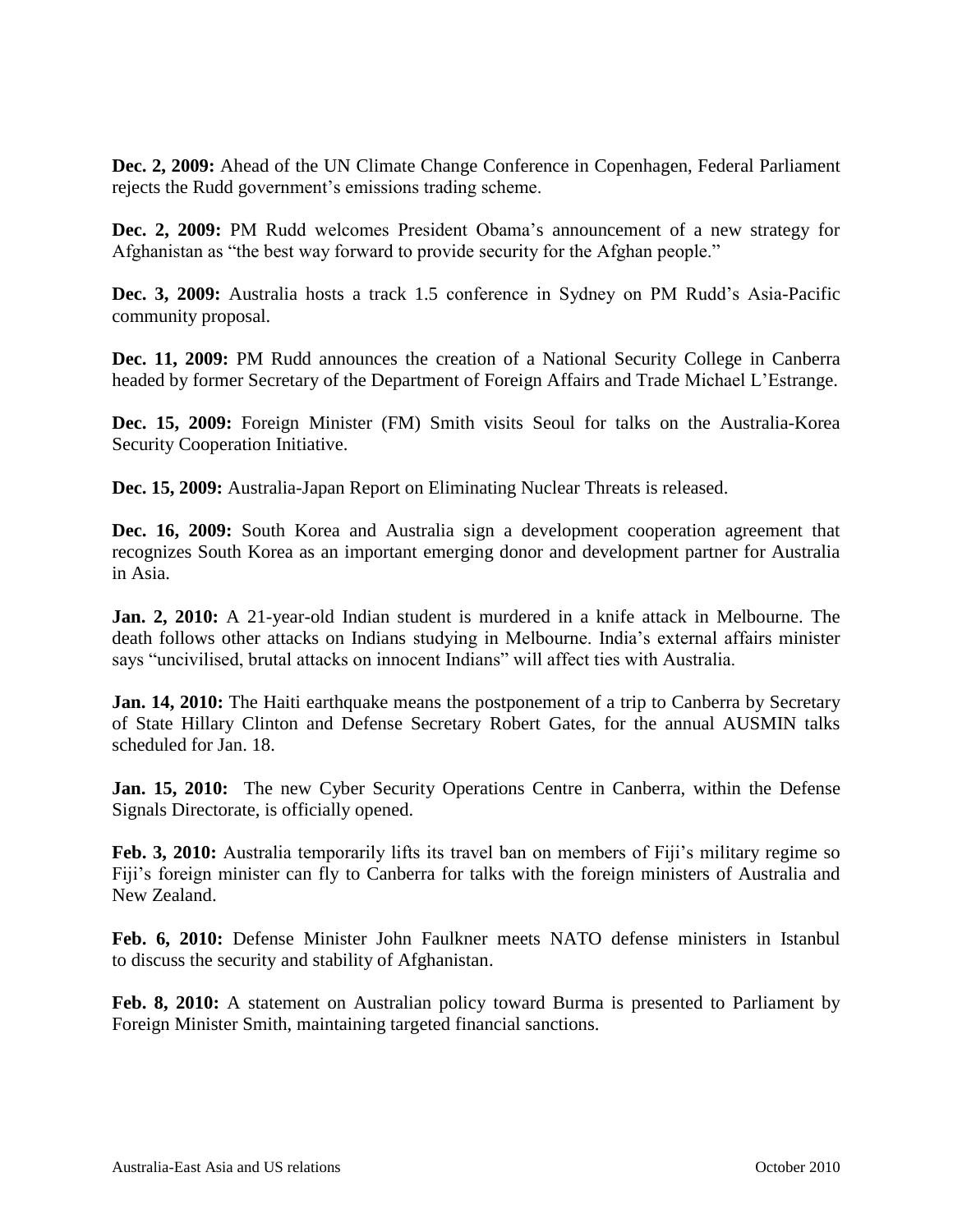**Feb. 11, 2010:** Shanghai"s People"s Court announces details of commercial espionage charges against Australian mining executive Stern Hu and three of his Chinese colleagues, all employees of the mining firm Rio Tinto.

Feb. 15, 2010: Five Muslim men are convicted of conspiracy to commit a terrorist act in Australia and given jail sentences of 23 to 28 years. Prosecutors argued the men were planning terrorist attacks to protest Australia"s military involvement in Iraq and Afghanistan.

**Feb. 18, 2010:** Australian Ambassador to US Kim Beazley takes up the Washington post.

**Feb. 23, 2010:** PM Rudd releases a Counter-Terrorism White Paper, stating "terrorism has become a persistent and permanent feature of Australia's security environment."

Feb. 26, 2010: The 50<sup>th</sup> anniversary of the Australia-US agreement to provide space tracking and communications facilities to NASA.

**March 4, 2010:** FM Smith visits New Delhi and meets India"s Prime Minister Manmohan Singh. Smith gives assurances that Australia is taking the issue of Indian student safety seriously.

**March 10, 2010:** Indonesian President Susilo Bambang Yudhoyono addresses the Australian Parliament, saying relations "hit an all-time low" in 1999 during the crisis over East Timor's independence vote. Now, the two have a "fair dinkum" partnership which is "solid and strong."

**March 15, 2010:** First round of talks are held on the creation of a Trans-Pacific Partnership.

**March 24, 2010:** Australia and Japan submit a Joint Package on Nuclear Disarmament to the UN, to be considered at the Review Conference of the Treaty on the Nonproliferation of Nuclear Weapons (NPT) in May 2010.

**March 26, 2010:** Five *F/A-18F* fighter jets arrive at Amberley, near Brisbane. The planes are the first of 24 *Super Hornets* to enter service, the RAAF"s first new fighter jets since 1985.

**March 29, 2010:** Australian mining executive Stern Hu is sentenced in a Shanghai court to 10 years in jail after being found guilty of accepting bribes and stealing trade secrets.

**April 9, 2010:** Responding to the flow of boat people, Australia places a temporary ban on processing refugee applications by citizens of Afghanistan and Iraq. The government later announces that the Indian Ocean asylum-seeker detention camp at Christmas Island is housing more than its capacity  $-2,040$  people.

April 19, 2010: China is accused of mounting cyber-attacks against Australia's major iron ore producers, BHP Billiton, Rio Tinto and Fortescue Metals. The claim of internet espionage is made in a TV documentary by the Australian Broadcasting Corporation.

**April 23, 2010:** PM Rudd announces the creation in Canberra of a new think tank, the Australian Centre on China in the World.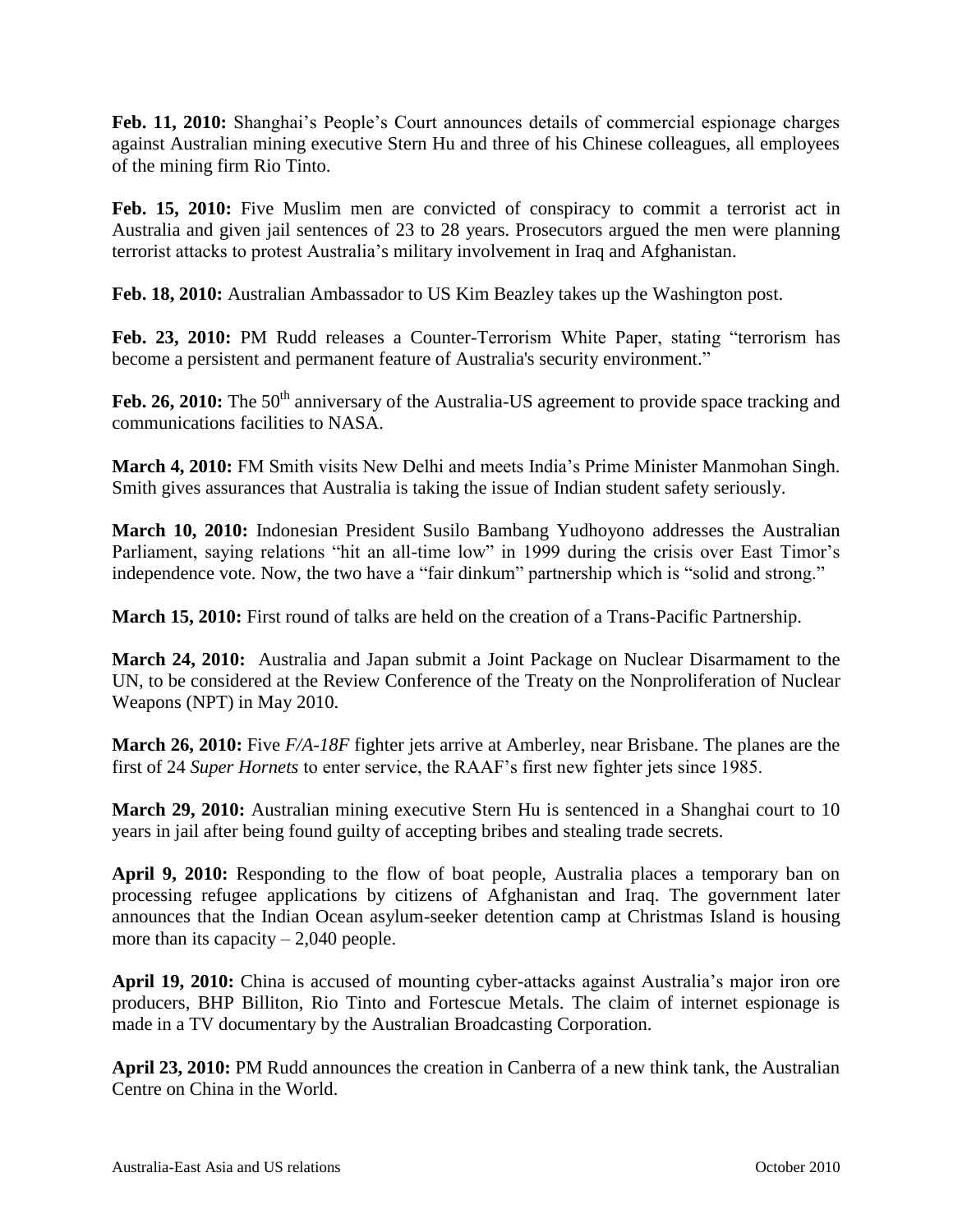**April 26, 2010:** The Rudd government drops its scheme for an emissions trading scheme to deal with carbon pollution, citing the political problems of getting the law through Parliament.

**April 27, 2010:** The first coordinated maritime security patrol by the Australia and Indonesian militaries in the waters between Australia and Indonesia is completed. The patrol involves the Australian and Indonesian shared maritime boundaries to the south of West Timor.

**April 27, 2010:** The US and Australia renew their Acquisition and Cross-Servicing Agreement, a treaty for cooperative military logistics support.

**April 29, 2010:** Australia and the US agree to strengthen emergency management cooperation including during bushfires, major storms, and other severe natural disasters.

**May 5, 2010:** Australia and the US sign a new agreement on the Peaceful Uses of Nuclear Energy. The treaty replaces the existing 1979 agreement, which expires in January 2011.

**May 5, 2010:** The RAAF accepts delivery from Boeing of two *Wedgetail* Airborne Early Warning & Control (AEWC) aircraft. The A\$3.9 billion project, delayed by four years, is described as having "come a long way" on a "path has not been straightforward."

**May 17, 2010:** FM Smith visits Shanghai to open Australian Pavilion at Shanghai World Expo.

**May 19, 2010:** The third 2+2 meeting between the foreign and defense ministers of Japan and Australia is held in Tokyo, reflecting what Canberra calls a "substantial strengthening of bilateral defence and security ties."

**May 31, 2010:** The Pacific Island Forum Ministerial Contact Group convenes in Auckland for talks with Fiji"s military regime.

**June 7, 2010:** Two Australia soldiers on patrol in Afghanistan are killed by an improvised explosive Device (IED).

**June 21, 2010:** Three Australian commandos are killed when a helicopter crashes in northern Kandahar. Seven of their colleagues are wounded. It is the largest loss of life in a single incident in Australia"s deployment to Afghanistan.

**June 24, 2010:** Kevin Rudd is deposed as Labor leader and prime minister by Julia Gillard.

**July 10, 2010:** One Australian soldier is killed and another wounded following an IED attack in Afghanistan"s Chora Valley.

July 12, 2010: Fiji expels Australia's acting ambassador in Suva, claiming Australia is interfering in Fiji"s internal affairs.

**Aug. 4, 2010:** The Pacific Islands Forum summit held in Vanuatu.